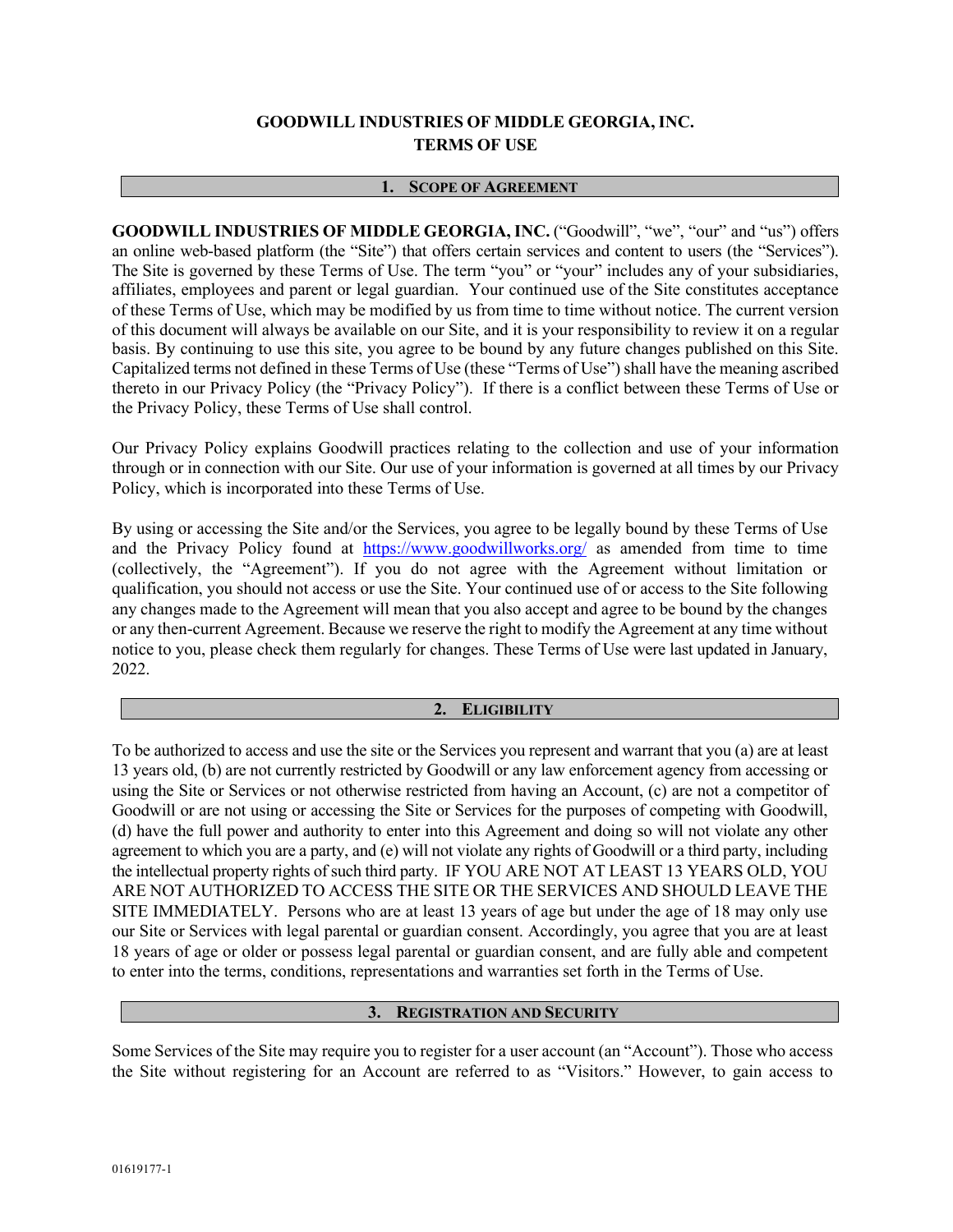additional Services (for example, to receive Services), you must register with the Site and create an Account. Visitors who have registered an Account shall thereafter be "Users."

When registering as a User, you agree to provide accurate, current and complete information for registration and to update such information to keep it accurate, current and complete. Goodwill reserves the right to suspend or terminate your Account and/or access at any time or for any reason or no reason, including if any information provided for registration is determined to be inaccurate, not current or incomplete. Goodwill shall be under no obligation to refund any payment received if, in its sole discretion, Goodwill terminates your Account and/or access due to your violation of the Agreement. You are responsible for safeguarding your access credentials, as that term is defined in the Privacy Policy. You agree that you will not disclose your access credentials to any third party, unauthorized user, or unauthorized User or Visitor. You agree that you will take sole responsibility for any activities or actions under your Account, whether or not you have authorized such activities or actions. You will immediately notify Goodwill of any unauthorized use of your Account or if you suspect that the security of your Account has been compromised. Unless notified in writing by you, Goodwill will rely on the authority of anyone accessing your account or using your password and in no event and under no circumstances shall Goodwill be held liable to you for any liabilities or damages resulting from or arising out of any compromise of the confidentiality of your account or password or any unauthorized access to your account or use of your password.

# **4. USER CONTENT, LICENSE AND WARRANTY**

User Content. As a User, you may post, submit, provide, transmit, publish, display, or share content with the Site. Such content may be in the form of any media (e.g., text, documents, images, audio content, video content, etc.) or mobile cellular device and may include communications with the Site or other Users ("User Content").

Goodwill does not and will not review User Content for accuracy. Accurate User Content enables the Site to provide the Services to you. In order to utilize the Services, you should provide, or direct the Site to retrieve, true, accurate, current, and complete User Content. Further, in order for the Services to function effectively, you must also ensure that any information you provide to us, or direct us to retrieve, is updated regularly. If you do not do this, the accuracy and effectiveness of the Services provided to you may be affected.

License Grant to Use User Content. You grant to Goodwill a non-exclusive, worldwide, fully paid-up and royalty-free license to use, copy, display, prepare derivative works of, improve, modify, distribute, publish, remove, retain, and/or process User Content that you contribute, upload, transmit or otherwise provide to the Site, in any way now known or in the future discovered, for the purpose of providing the Services to you, but not to provide the User Content to third parties without your prior written consent. While Goodwill will employ reasonable measures to protect your User Content, you acknowledge and agree that any User Content that you provide to the Site is at your own risk of loss.

User Content Warranty. By providing User Content to the Site, you represent and warrant that (i) you are the author, owner, or are otherwise authorized to contribute the User Content, (ii) the User Content is true and accurate, (iii) the User Content is not confidential, and (iv) does not violate any rights, or infringe or misappropriate the intellectual property rights of any third party.

You are responsible for your own activities and communications on the Site and you are responsible for the consequences of such activities and communications. You shall not, and by using or accessing the Site or using the Services, you agree not to do any of the following: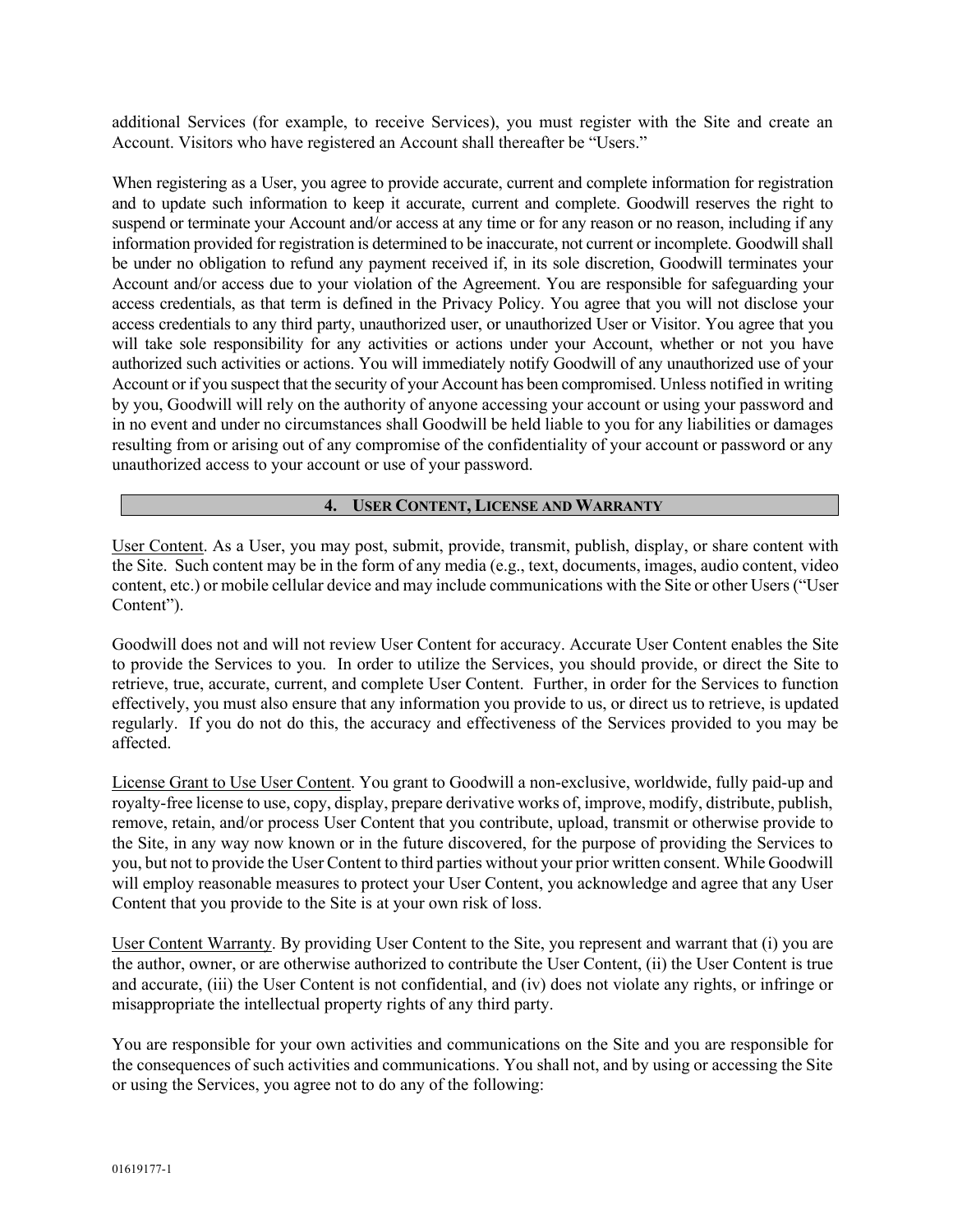- a) Share or deliver User Content that is subject to copyright protection, unless you are the copyright owner or have the owner's permission to post such information or User Content.
- b) Share or deliver information or User Content that reveals trade secrets or proprietary or confidential information, unless you are the owner or have the owner's permission to post such information or User Content.
- c) Share or deliver any information that infringes any intellectual property rights of others or the privacy or publicity rights of others.
- d) Share or deliver information or User Content that is obscene, defamatory, threatening, harassing, abusive, hateful, or embarrassing to another User, Visitor, or any other person or entity.
- e) Share or deliver information or User Content that includes or uses terms or phrases that are false or misleading, profane, intended to disguise profanity or vulgarity, or are patently offensive or obscene.
- f) Share or deliver content that contains viruses, Trojan horses, worms, or other computer programming routines or engines that are intended to damage, detrimentally interfere with, surreptitiously intercept or expropriate any system, data or information.

# **5. LIMITED LICENSE**

For the purposes set forth in the Agreement, Goodwill grants you a limited personal, non-exclusive, nonassignable, non-transferable, and revocable license to access, use and display certain Goodwill Content (defined below) to which you are authorized access. You must retain intact all copyright, trademark, proprietary and other notices when accessing, using, or displaying the Goodwill Content. Unauthorized use, copying, printing, duplication, distribution, transmission, creation of derivative works, reuse, reproduction, publishing, licensing, sublicensing, transferring, selling, renting or translating, in whole or in part, of any the Site or Goodwill webpage, Services, Goodwill software, or the Site's user interface content including without limitation text, graphics, sounds, videos, images, logos, button icons, and software that has been modified, merged and/or included in the Site, and/or any compilation thereof in any format now existing or future developed (collectively, the "Goodwill Content") in any manner without the express prior written permission of Goodwill is expressly forbidden, and you so agree. You acknowledge that you may not sublicense, transfer, sell, rent or assign this license, the Goodwill Content or the Services. Any attempt to sublicense, transfer, sell, rent or assign this license, the Goodwill Content, or the Services shall be null and void.

#### **6. CONTENT AND SERVICE DISCLAIMER**

All Goodwill Content including the Services is provided "AS-IS." You access and use the Services and all Goodwill Content at your risk. The Services and Goodwill Content may include inaccuracies, errors or information that is incorrect or out of date. Goodwill makes no representation about, or warranty as to the accuracy, reliability, completeness or timeliness of the Goodwill Content, the Services, any use of or access to the Site or the Goodwill Content, or any hosted applications, programs, or other things provided or made available through the Site. Goodwill is not responsible for and does not monitor any information contained in a message, communication, or transmission by or between you and any other Visitor, User or third party.

#### **7. TRADEMARKS AND COPYRIGHTS**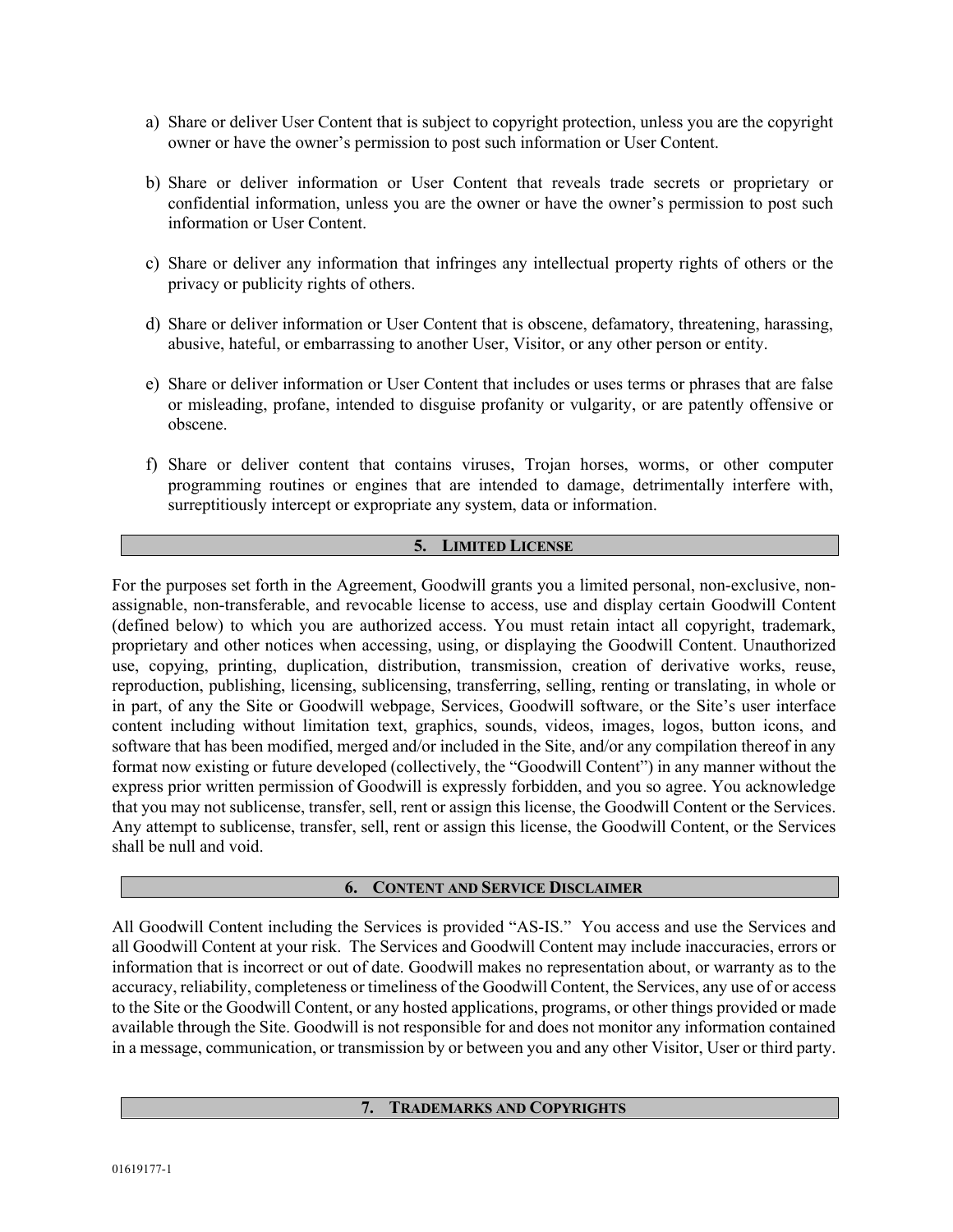The Goodwill Content, including but not limited to the letters and service marks, the Site logo and/or name, other Goodwill logos and service marks, or any taglines, titles, trade dress, and registered and unregistered service marks or trademarks (collectively, hereinafter referred to as "trademarks"), are protected under United States copyright, trademark and/or other laws, and are the property of Goodwill, and/or it's licensors. Any unauthorized use of the Goodwill Content may violate applicable copyright, trademark, intellectual property, and other laws (some of which provide criminal remedies). You may not sell or modify the Goodwill Content or reproduce, display, distribute, or otherwise use the Goodwill Content in any way for any public or commercial purpose, including but not restricted to the adaptation of the Goodwill software, HTML code, or any other code that Goodwill creates. You shall not display, disparage, dilute, or taint our trademarks or use any confusingly similar marks or names, or use our trademarks in such a way that would misrepresent or cause confusion as to who the proper owner of such trademarks is.

By use of the Site, you agree that you must obtain our prior written consent before you may: (i) copy any of our material; or (ii) use any of our software, code, trademarks, trade names, or other designations in any promotion or publication. Goodwill intellectual property may not be used in connection with any product or service that is not Goodwill in any manner that is likely to cause confusion among customers, or in any manner that disparages or discredits Goodwill.

This Site or any portion of this Site may not be reproduced, duplicated, copied, sold, resold, visited, or otherwise exploited for any commercial purpose without express written consent of Goodwill. You may not frame or utilize framing techniques to enclose any trademark, logo, or other proprietary information (including images, text, page layout, or form) of Goodwill and our associates without express written consent. You may not use any meta tags or any other "hidden text" utilizing Goodwill name or trademarks without the express written consent of Goodwill. Any unauthorized use terminates the permission or license granted by Goodwill. You may not use any Goodwill logo or other proprietary graphic or trademark as part of the link without express written permission.

Content on the Goodwill website is licensed to the original users and training participants ONLY for his or her own personal, individual, and limited use and does not include any ownership rights. Participants are granted single, individual access to the online training program and MAY NOT SHARE login with other individuals or use their personal login for group training purposes.

No part of the content on the Goodwill website including online courses, downloads, videos, podcasts, articles, info-graphics, or discussions may be posted online, on social media, or reproduced in any form, by any means (including electronic, photocopying, recording or otherwise) without the prior written permission of Goodwill.

#### **8. RESTRICTIONS**

No Illegal Use. You shall not use the Services to create, transmit, distribute, store or destroy any Goodwill Content or User Content (a) in violation of this Agreement (b) in violation of any applicable law or regulation, (b) in a manner that infringes and/or misappropriates copyright, trademark, trade secret or other intellectual property rights of others or violate the privacy, publicity or other personal rights of others, or (c) that is defamatory, obscene, threatening, abusive or hateful.

Information Security. You are prohibited from violating or attempting to violate the security of the Site, the Services, or any equipment, software, or devices on which the Site or the Services are hosted, displayed, provisioned or otherwise depend including without limitation, (a) gaining or attempting to gain access to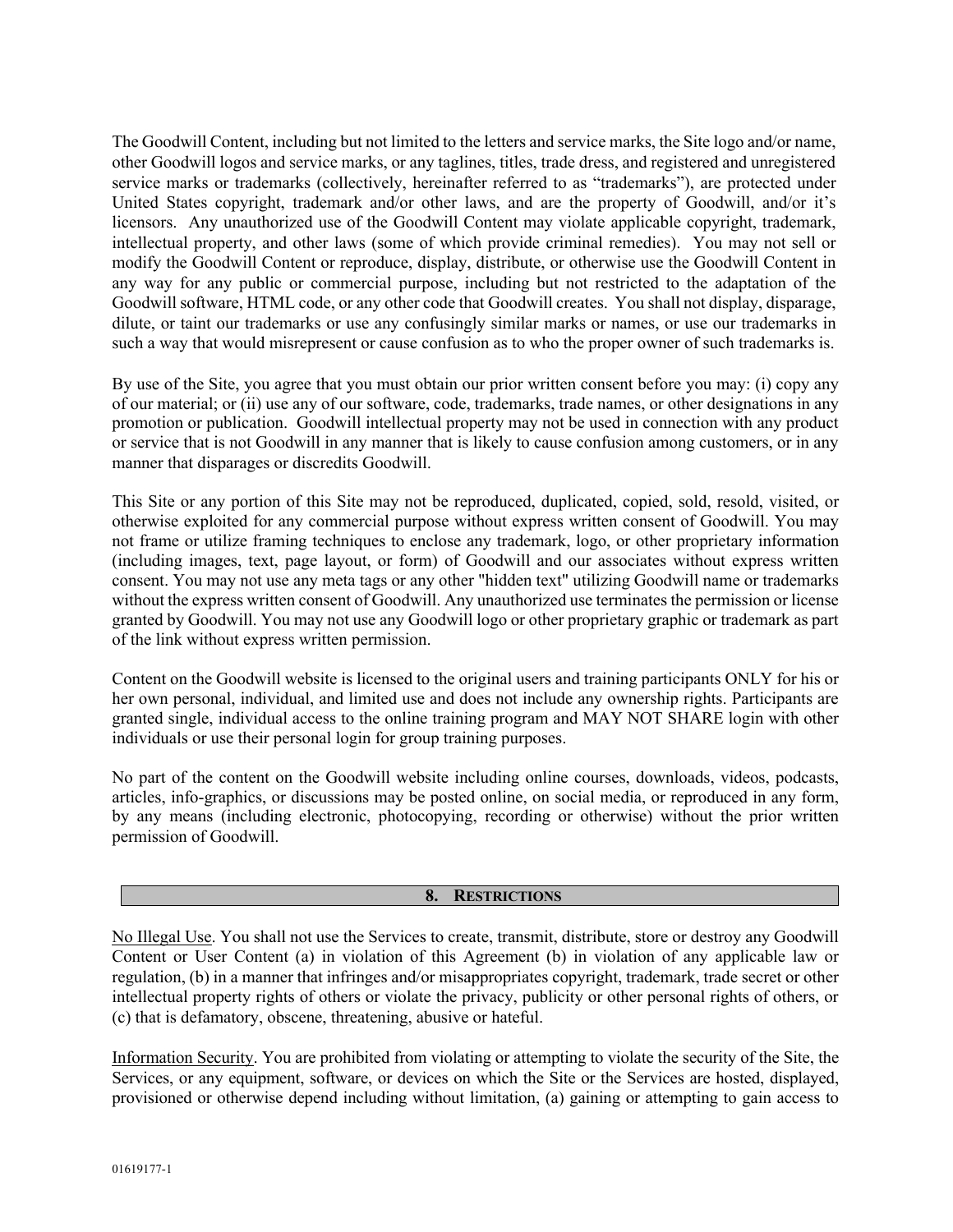any account, data, Service, Goodwill Content, User Content, or information for which you are not authorized, (b) attempting to penetrate a system, network, or application by probing, "phishing," scanning or testing the vulnerability of the system or network or to breach security or authentication measures without proper authorization, (c) engaging or attempting to engage in a denial of service attack or any other type of electronic attack for the purposes of causing the Services to become impaired or inoperable, or interfering with the availability of Services or Goodwill Content through techniques including without limitation, uploading malicious software (e.g., a virus, worm, Trojan horse, etc.), "packet flooding," "spoofing" or "spamming," or (d) forging any packet content or any part of any Goodwill Content, User Content or violating any system or network security may result in civil or criminal liability. Any occurrences that may involve such violations are subject to investigation by Goodwill or its agents, and/or law enforcement authorities in prosecuting any Visitor or User involved in such violations.

Specific Prohibited Uses. Goodwill specifically prohibits, and you agree not to use the Services, or any Goodwill Content or User Content for any of the following:

- a) To take any action that imposes an unreasonable or disproportionately large load on the Site, the equipment, or the network on which the Site is hosted.
- b) To attempt to decipher, decompile, disassemble or reverse engineer any of the software comprising or in any way making up a part of the Site.
- c) To crawl the Site, scrape any Goodwill Content, or frame any Services, Goodwill Content, or information relating thereto without prior express written permission from Goodwill.
- d) To collect information about other Visitors or Users for the purpose of sending, or to facilitate or encourage the sending of, unsolicited bulk or other communications, or for any other purpose not explicitly authorized by us.
- e) To falsify, conceal, or modify information identifying yourself or another User, including internet protocol header information.
- f) To stalk, threaten, or harass any Visitor, User, or other person, whether in a cyber-environment or in the real world.
- g) To commit any wrongful or unlawful acts, criminal acts, acts of terrorism, or any other unlawful or illegal activity.

# **9. RELEASE**

Release from Dealings between Users and/or Visitors. Because authentication on the internet is difficult, Goodwill cannot and does not confirm that each Visitor or User is who she, he, or it claims to be or that her, his or its User Content or other posted information is truthful, complete, non-defamatory, or accurate. You acknowledge and agree that your access to or use of the Site and the Services, and any action you take concerning your User Content or other information is your voluntary action for which you are exclusively responsible. There is always a certain risk when transmitting such information over the internet or some other public or proprietary network, and you assume such risk by submitting User Content or information to the Site and by making or authorizing transmission of such User Content or information to others. It is your responsibility to take precautions that you deem suitable to assure the identity of any Visitor, User, or person with whom you communicate or interact, and to assure that any information provided by such User, or person on which you intend to rely is reasonably accurate and complete. Goodwill does not and cannot be involved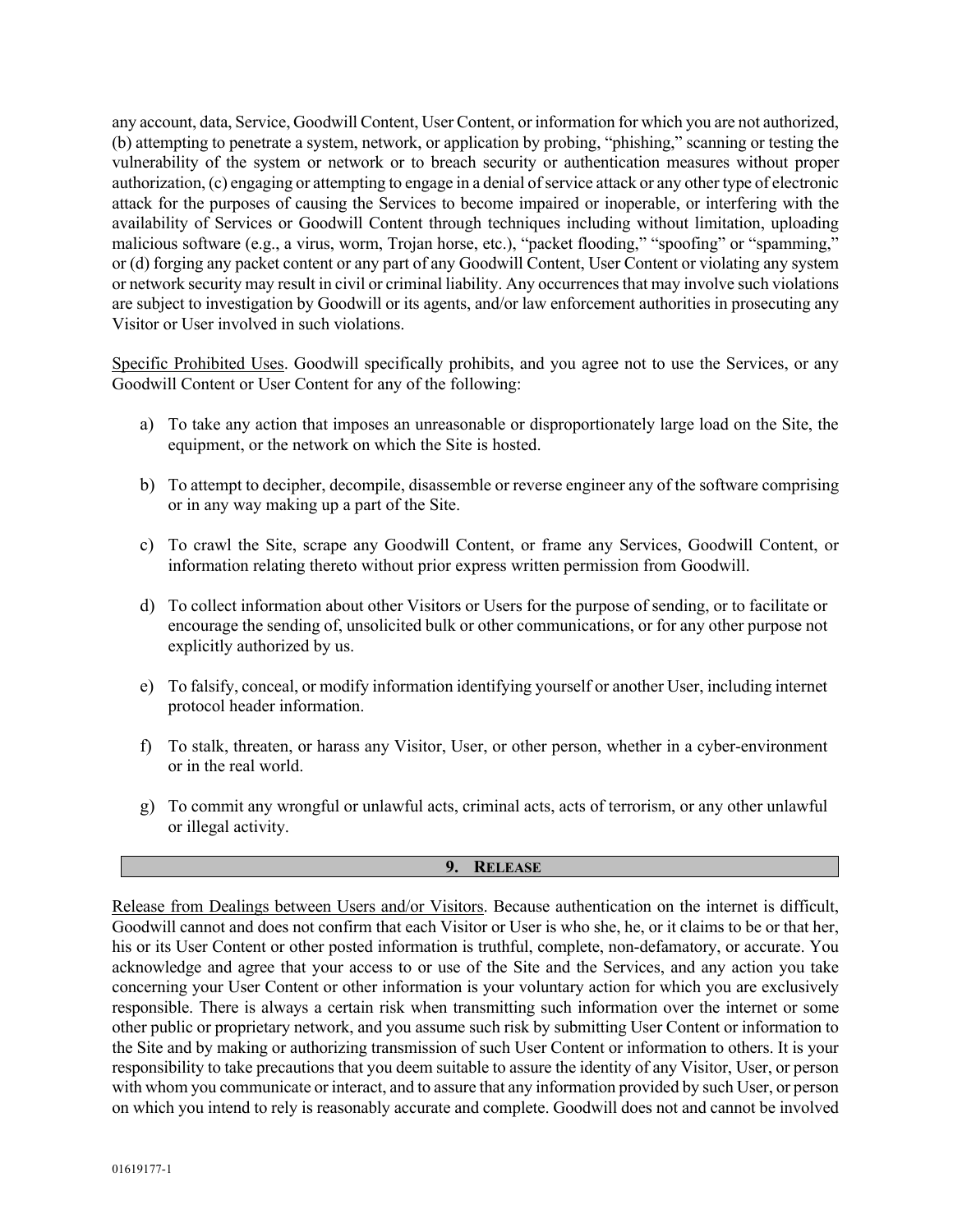in or control the dealings or meetings between Visitors or Users that access the Site. Accordingly, in the event that you have a dispute with another Visitor or User, you agree to the fullest extent permitted by applicable law to forever release Goodwill and its agents, employees, officers, directors, members and managers from all claims, demands and damages (actual and consequential, direct and indirect) of every kind and nature, known and unknown, suspected and unsuspected, disclosed and undisclosed, arising out of or in any way connected with such disputes. If you are a California resident, you waive, to the fullest extent permitted by applicable law, California Civil Code §1542, which says: "A general release does not extend to claims which the creditor does not know or suspect to exist in his favor at the time of executing the release, which if known by him must have materially affected his settlement with the debtor." Goodwill is under no legal obligation to, and generally does not control the information provided by other Users which is made available through the Site. By its very nature, information posted or communicated by other Users may be offensive, harmful, inaccurate, defamatory or incorrect, and in some cases may be mislabeled or deceptively labeled. You agree to use caution and common sense when using or accessing the Services.

#### **10. DISCLAIMER OF WARRANTY AND LIMITATION OF LIABILITY**

YOU AGREE THAT USE OF OR ACCESS TO THE SITE, THE GOODWILL CONTENT AND THE SERVICES IS ENTIRELY AT YOUR OWN RISK. THE SITE, THE GOODWILL CONTENT AND THE SERVICES ARE PROVIDED "AS-IS," WITHOUT WARRANTY OF ANY KIND, EITHER EXPRESS OR IMPLIED, INCLUDING WITHOUT LIMITATION ANY WARRANTY FOR INFORMATION, THE SERVICES, UNINTERRUPTED OR ERROR FREE ACCESS OR USE OF THE SITE AND SERVICES, OR GOODWILL CONTENT PROVIDED THROUGH OR IN CONNECTION WITH THE SITE OR THE SERVICES, INCLUDING WITHOUT LIMITATION OUR SOFTWARE OR SERVICES LICENSED TO YOU AND THE RESULTS OBTAINED THROUGH THE SITE (UNLESS SUCH WARRANTIES ARE LEGALLY INCAPABLE OF EXCLUSION).

SPECIFICALLY, WE DISCLAIM ANY AND ALL WARRANTIES WITH RESPECT TO THE SITE, GOODWILL CONTENT OR THE SERVICES, INCLUDING WITHOUT LIMITATION ANY AND ALL: (A) WARRANTIES CONCERNING THE AVAILABILITY, ACCURACY OR CONTENT OF THE SITE, THE GOODWILL CONTENT OR THE SERVICES; (B) WARRANTIES OF TITLE; (C)<br>WARRANTIES OF NON-INFRINGEMENT; AND (D) WARRANTIES OF MERCHANTABILITY OR FITNESS FOR A PARTICULAR PURPOSE. THIS DISCLAIMER OF LIABILITY APPLIES TO ANY DAMAGES OR INJURY CAUSED BY ANY FAILURE OF PERFORMANCE, ERROR, OMISSION, INTERRUPTION, DELETION, DEFECT, DELAY, INOPERABILITY OR TRANSMISSION, COMPUTER VIRUS, MALICIOUS SOFTWARE, CYBER-ATTACK, COMMUNICATION LINE FAILURE, THEFT OR DESTRUCTION OR UNAUTHORIZED ACCESS TO, ALTERATION OF, OR USE OF RECORD, WHETHER FOR BREACH OF CONTRACT, TORTIOUS BEHAVIOR, NEGLIGENCE, OR UNDER ANY OTHER CAUSE OF ACTION. YOU SPECIFICALLY ACKNOWLEDGE THAT WE ARE NOT LIABLE FOR THE DEFAMATORY, OFFENSIVE OR ILLEGAL CONDUCT OF OTHER VISITORS OR USERS OR THIRD PARTIES AND THAT THE RISK OF INJURY FROM THE FOREGOING RESTS ENTIRELY WITH YOU.

NEITHER WE, NOR ANY OF OUR AGENTS, AFFILIATES, OTHER AFFILIATED PERSONS OR<br>ENTITIES. CO-BRANDERS, OR PARTNERS SHALL BE LIABLE FOR ANY DIRECT (IN EXCESS OF THE LIMITATION OF LIABILITY HEREINAFTER PROVIDED), INDIRECT OR INCIDENTAL DAMAGES, LOST PROFITS OR DATA, OR SPECIAL OR CÓNSEQUENTIAL DAMAGES ARISING OUT OF USE OF THE SITE, THE GOODWILL CONTENT OR THE SERVICES, OR INABILITY TO GAIN ACCESS TO OR USE OF THE SITE OR THE SERVICES WHETHER BASED ON BREACH OF WARRANTY, CONTRACT, TORT, STRICT LIABILITY, OR ANY OTHER LEGAL THEORY, AND WHETHER OR NOT GOODWILL IS ADVISED OF THE POSSIBILITY OF SUCH DAMAGES. SOME STATES DO NOT ALLOW THE EXCLUSION OR LIMITATION OF INCIDENTAL OR CONSEQUENTIAL OR CERTAIN OTHER DAMAGES, SO THE ABOVE LIMITATION OR EXCLUSION MAY NOT APPLY TO YOU. IN NO EVENT SHALL GOODWILL'S TOTAL LIABILITY TO YOU FOR ALL DAMAGES, LOSSES, OR CAUSES OF ACTION EXCEED THE AMOUNT, IF ANY, THAT YOU PAID TO GOODWILL OVER THE TWELVE MONTHS IMMEDIATELY PRECEDING THE DATE OF THE CLAIM OF LIABILITY, OR FIFTY DOLLARS, WHICHEVER IS GREATER.

| <b>OTHER WEBSITES</b><br>$\blacksquare$ 11. |
|---------------------------------------------|
|                                             |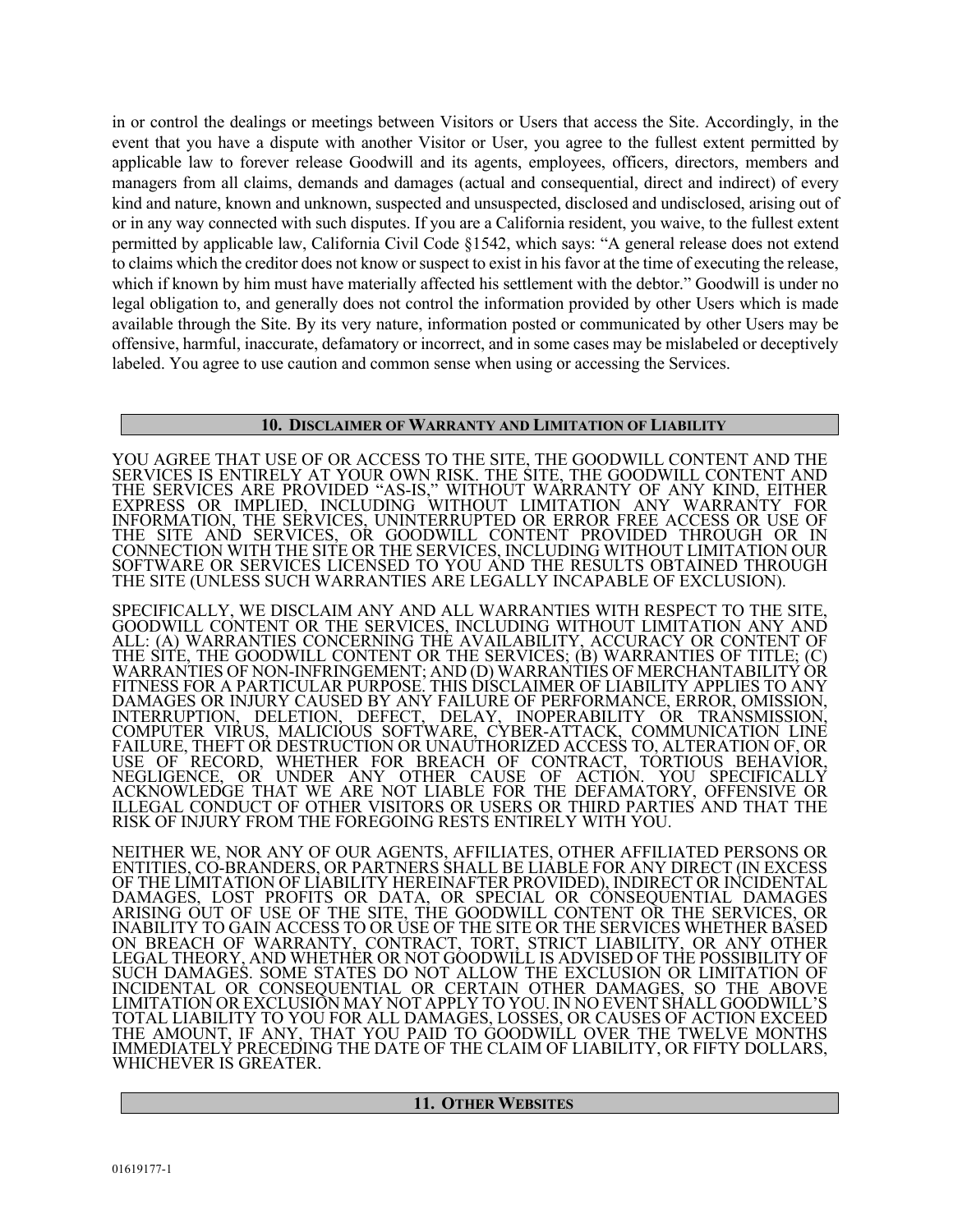The Site provides, or may from time to time provide, links to third party websites via which third party services or third party content can be accessed or downloaded (e.g., third party payment processors). Because we have no control over such third party websites, services or content, you acknowledge and agree that Goodwill is not responsible for the availability, content, services, acts or omissions of such external websites or resources or their owners, and does not endorse and is not responsible or liable for any content, advertising, products, services, or other materials on or available from such websites or resources. You further acknowledge and agree that Goodwill is not responsible or liable, directly or indirectly, for any damage or loss caused or alleged to be caused by or in connection with your use of or reliance on any such content, advertising, products, services or other materials available on or through any such website.

# **12. SUSPENSION, TERMINATION AND SURVIVAL**

You may terminate your account and/or access at any time by providing written notification to us. Termination shall not affect your obligations to us in accordance with this Agreement or any additional terms.

We reserve the right in our sole discretion to terminate or suspend the Services, this Agreement, or your access to or use of the Site at any time without notice for any reason, including, in the case of this Agreement, for your violation of any of its provisions. In the event of any such termination or suspension, Goodwill will not be responsible for any lost opportunities or other damages or loss that you may incur as a result of such suspension or termination. Upon any breach by you of this Agreement, Goodwill reserves the right, at its sole discretion, to pursue all of its legal remedies, including but not limited to deletion of your User Content, or communications with the Site and immediate termination of your account and/or access.

The provisions of this Agreement, which by their nature extend beyond the termination of this Agreement, will survive termination of this Agreement or termination of your use or access to all or any portion of the Services.

### **13. INDEMNIFICATION**

You agree, to the fullest extent permitted by applicable law, to forever hold harmless, defend and indemnify Goodwill and its agents, employees, representatives, directors, officers, successors, and assigns other affiliates ("Indemnified Parties") from and against any and all loss, cost, claims, liabilities, damages, disputes and expenses, including without limitation reasonable attorney's fees and court costs, arising out of:

- a) Your violation of any of the terms of this Agreement, or any information, software, files, messages or other User Content posted and/or transmitted to the Site by you;
- b) Your uploading, posting, or otherwise using the Site in any way whatsoever to make public any User Content or other information that is defamatory, slanderous, libelous, false, dishonest, unfounded, untruthful, inaccurate with respect to another Visitor, User, or any third party;
- c) Your use of and access to the Site, the Services, or the Goodwill Content;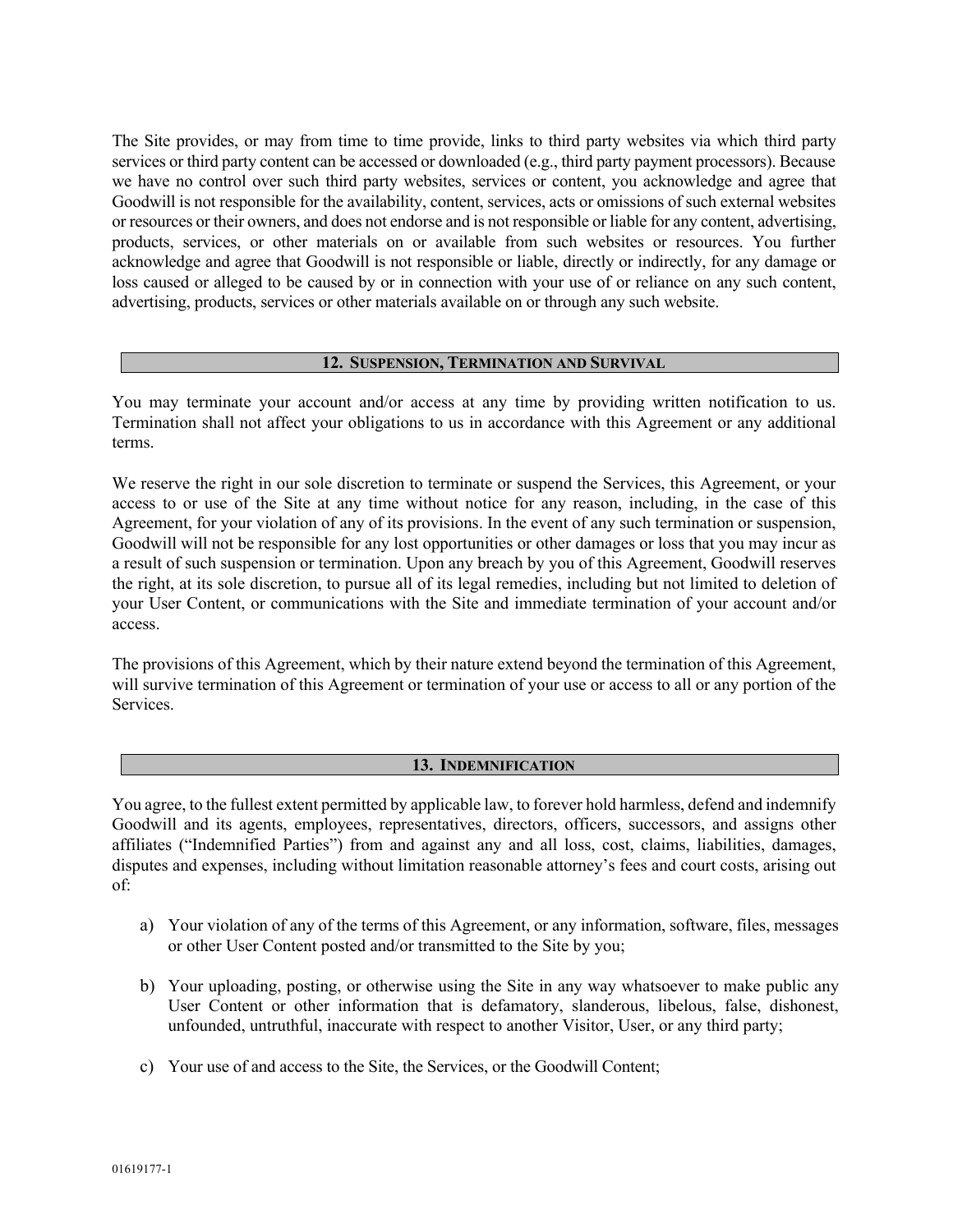- d) Your violation of any third party right, including without limitation any copyright, property, or privacy right;
- e) Any claim that your User Content communications, or postings causes damage to or infringes the intellectual property rights, privacy rights, or other rights of a third party; or
- f) Any claim that any Goodwill Content, User Content, communications, or posting, by the another Visitor or User violates any of your rights, is untrue, is defamatory, is disparaging, is inaccurate, misrepresents you, misrepresents a product or service that you provide, or causes any loss, damage, lost opportunity, expense, harm, or injury to you, your agents, successors, or assigns.

The Indemnified Parties reserve the right, at our own expense, to assume the exclusive defense and control of any matter otherwise subject to indemnification by you. In that event, you shall have no further obligation to provide defense to the Indemnified Parties in that matter, but shall remain responsible to reimburse Goodwill and each of the Indemnified Parties for its defense expenses. This section shall survive the termination or cancellation of this Terms of Use or any termination or suspension of your use of or access to all or any aspect of the Services.

# **14. YOUR OBLIGATIONS**

If you are located outside of the United States, you are notified and aware that the User Content or other information you provide to us is anticipated to be transferred to the United States. Whenever you submit any User Content or other information to us, you consent to this transfer and all related transfers, and you promise and agree not to make any transfer (including without limitation, transfers to us) except as permitted by applicable law. We make no representation that the User Content, Goodwill Content, the Services or any posted information are appropriate or available for use in locations outside the United States. Access to or use of the Site from jurisdictions where the Services, the User Content, or the Goodwill Content or other information or communications, are or may be illegal, is prohibited. If you are an international Visitor or User (a) you are responsible for compliance with all local laws, (b) you represent and warrant that you are authorized to release to us the information contemplated in these Terms of Use, and (c) you forever release Goodwill and the Indemnified Parties from claims, demands and damages (actual and consequential, direct and indirect) of every kind and nature, known and unknown, suspected and unsuspected, disclosed and undisclosed, arising out of or in any way connected with any violation of such local laws, and whether or not you may have made us aware of any such matters.

#### **15. GENERAL PROVISIONS**

Severability/Waiver. If any provision of this Agreement shall be determined by a court of competent jurisdiction to be invalid, illegal, or unenforceable, such provision shall be automatically reformed and construed so as to be valid, legal, operative, and enforceable to the maximum extent permitted by applicable law while preserving its original intent. The invalidity of any part of this Agreement shall not render invalid the remainder of this Agreement. Additionally, no waiver of any provision of this Agreement or any rights or obligations of either you or us hereunder shall be effective, except pursuant to a written instrument signed by you and us waiving compliance, and any such waiver shall be effective only in the specific instance and for the specific purpose stated in such writing.

Even if we act in a way that you believe to be inconsistent with this Agreement, those actions will not be deemed a waiver or constructive amendment of this Agreement. Similarly, our failure to object to your breach of your obligations under this Agreement does not constitute a waiver of any of Goodwill rights hereunder.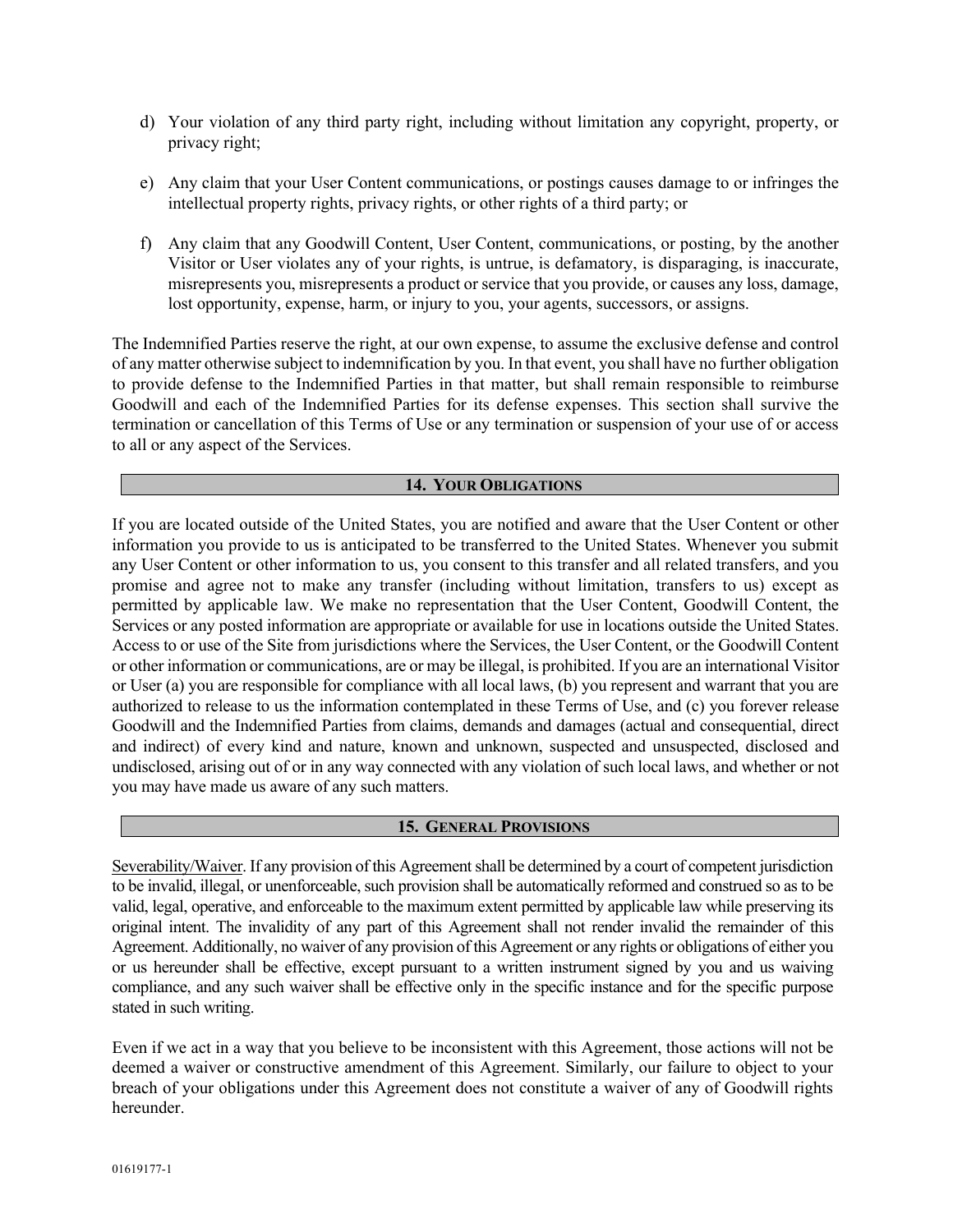Compliance with Laws. Each Visitor and User shall promptly comply, at its own cost and expense, in every material respect with all laws, ordinance, rules, regulations, and requirements of all federal, state, and local governmental authorities that are applicable to the activities or Services pursuant to this Agreement.

No Third Party Beneficiaries. This Agreement shall inure to the benefit of and shall be binding upon you and us and our respective permitted successors and assigns. Except as expressly provided herein, there are no third party beneficiaries to this Agreement.

Relationship of the Parties. You and Goodwill are acting as independent contractors with respect to the activities hereunder. Nothing in this this Agreement shall be deemed to create any type of agency, joint venture, or partnership relationship between you or us. Neither you nor Goodwill shall have any right or authority to bind or obligate the other in any manner to any third party.

Assignment. Goodwill reserves the right to assign the Agreement to a successor entity in the event of its dissolution, acquisition, sale of substantially all of its assets, merger or other change in legal status.Your rights and duties under these Terms are not assignable by you without written consent of Goodwill.

Section Headings. All Section, subsection, and paragraph headings are provided herein as a convenience only and do not affect the meaning or interpretation of this Agreement.

Governing Law. You agree to the fullest extent permitted by applicable law that any dispute between you and us will be governed by the laws of the United States of America and the State of Georgia, without regard to conflict of laws principles.

Limitations Period.You must file any claim or suit related to our Site within one year after the cause of action arises.

Jurisdiction. Any dispute, claim or controversy arising out of or relating to this Agreement, your use of the Site or the information you receive through the Site, or the breach, termination, enforcement, interpretation or validity thereof, including the determination of the scope or applicability of this Agreement to arbitrate, shall be determined by arbitration before a panel of three (3) arbitrators. Within fifteen (15) days after the commencement of arbitration, each party shall select one person to act as arbitrator, and the two so selected shall select a third arbitrator within thirty (30) days of the commencement of the arbitration. If the arbitrators selected by the parties are unable or fail to agree upon the third arbitrator within the allotted time, the third arbitrator shall be appointed by JAMS in accordance with its rules. All arbitrators shall serve as neutral, independent and impartial arbitrators. For persons located in the United States of America, the arbitration shall be administered by JAMS pursuant to JAMS Streamlined Arbitration Rules and Procedures. For international persons, the arbitration shall be administered by JAMS pursuant to JAMS' International Arbitration Rules. The place of arbitration will be in Augusta, Georgia and the language used in the arbitral proceedings will be English. Judgment on the award rendered by the arbitrator may be entered in any court having jurisdiction thereof. This clause shall not preclude parties from seeking provisional remedies in aid of arbitration from a court of appropriate jurisdiction. Arbitration costs will be borne equally between Goodwill and the user. If the arbitrators determine a party to be the prevailing party under circumstances where the prevailing party won on some but not all of the claims and counterclaims, the arbitrators may award the prevailing party an appropriate percentage of the costs and attorneys' fees reasonably incurred by the prevailing party in connection with the arbitration. The parties shall maintain the confidential nature of the arbitration proceeding and the award, including the hearing, except as may be necessary to prepare for or conduct the arbitration hearing on the merits,